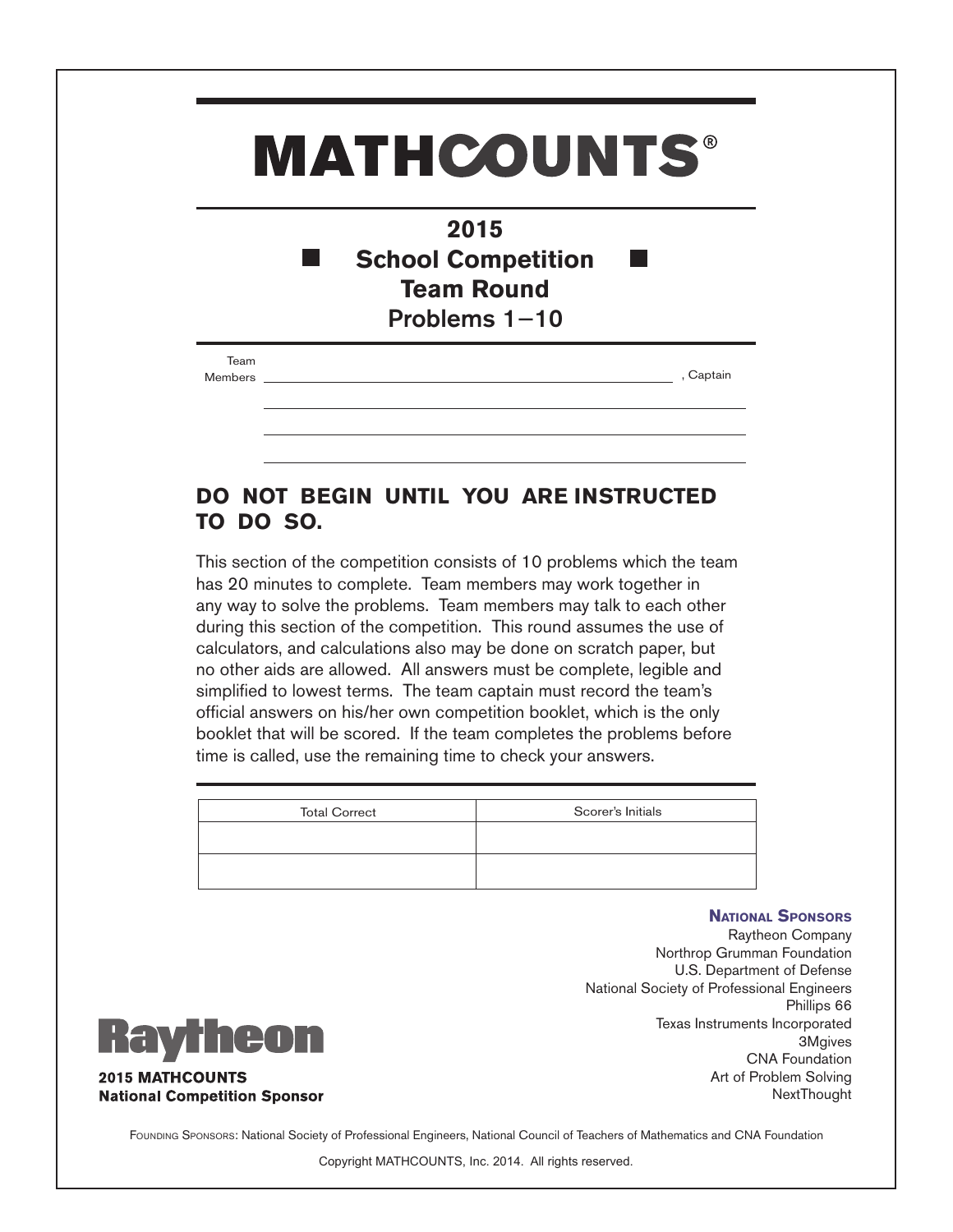1. \_\_\_\_\_\_\_\_\_\_\_\_\_ 2. <u>marbles</u> 3. \_\_\_\_\_\_\_\_\_\_\_\_\_ routes 4. \_\_\_\_\_\_\_\_\_\_\_\_\_  $5.$ The counting numbers are listed in an array of six columns, labeled A through F, so that the rows alternate between counting from left to right and right to left. If this pattern continues, what number would be the 40th entry in column C? Sally has a bag of marbles to share with her friends. Sue chooses first and takes  $\vec{1}$  $\frac{1}{3}$  of the marbles out of the bag. Next, Bill takes  $\tilde{1}$  $\frac{1}{4}$  of the remaining marbles. Brian then gets  $\breve{1}$  $\frac{1}{2}$  of the remaining marbles, which leaves 75 marbles for Sally. How many marbles did Sally's friends take? Each line segment in the diagram represents a distinct road between two cities. If the roads can only be used to go between cities in alphabetical order (but not every city must be visited), how many routes are there from A to E? The solution to  $x^2 + bx + c = 0$  of least value is 4 more than the solution to  $x^2 + 5x + 4 = 0$  of least value. The solution to  $x^2 + bx + c = 0$  of greatest value is 4 more than the solution to  $x^2 + 5x + 4 = 0$  of greatest value. What is the value of  $b + c^2$ A square is constructed on each side of an equilateral triangle, and segments are drawn between adjacent external vertices of the three squares to form hexagon ABCDEF as shown. If the equilateral triangle has sides of length  $\sqrt{3}$  – 1 units, what is the perimeter of hexagon ABCDEF? **A B C D E F** 1 2 3 4 5 6 <u>12 | 11 | 10 | 9 | 8 | 7</u> 13 14 15 16 17 18 24 | 23 | 22 | 21 | 20 | 19 25 | 26 | 27 | 28 | 29 | 30 A  $\mathbf{B}$  $\mathcal{C}_{0}^{(n)}$  $\cdot$  D E units  $A \rightarrow B$  $\mathcal{C}_{0}^{(n)}$  $\frac{E}{\sim}$ F

Copyright MATHCOUNTS, Inc. 2014. All rights reserved. 2015 School Team Round